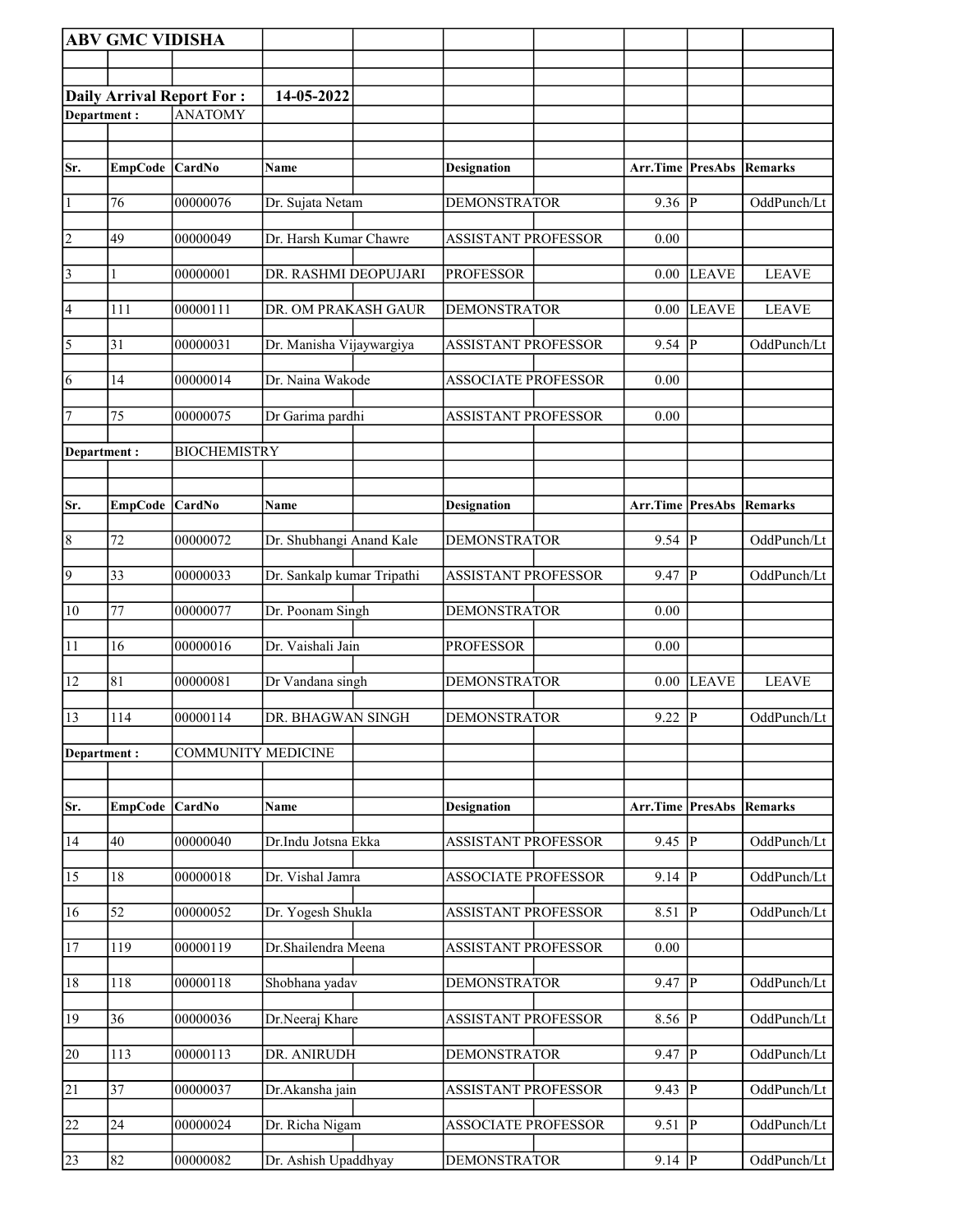| $\overline{24}$ | 80             | 00000080                 | Dr.Nandini shukla           | <b>DEMONSTRATOR</b>        | 9.50                    | <sup> p</sup>  | OddPunch/Lt  |
|-----------------|----------------|--------------------------|-----------------------------|----------------------------|-------------------------|----------------|--------------|
| 25              | $\overline{7}$ | 00000007                 | Dr Sanjay agarawal          | <b>PROFESSOR</b>           | $9.52$ P                |                | OddPunch/Lt  |
| Department :    |                | <b>DEAN</b>              |                             |                            |                         |                |              |
|                 |                |                          |                             |                            |                         |                |              |
| Sr.             | <b>EmpCode</b> | <b>CardNo</b>            | Name                        | <b>Designation</b>         | Arr.Time PresAbs        |                | Remarks      |
| 26              | 97             | 00000097                 | DR. Sunil Nandeshwar        | <b>DEAN</b>                | 0.00                    | <b>OD</b>      | <b>OD</b>    |
| Department :    |                | <b>FORANSIC MEDICINE</b> |                             |                            |                         |                |              |
|                 |                |                          |                             |                            |                         |                |              |
| Sr.             | <b>EmpCode</b> | <b>CardNo</b>            | Name                        | <b>Designation</b>         | <b>Arr.Time PresAbs</b> |                | Remarks      |
| 27              | 54             | 00000054                 | Dr.Manish Nigam             | <b>PROFESSOR</b>           | $9.50$ P                |                | OddPunch/Lt  |
| 28              | 126            | 00000126                 | Dr. Vivek kumar Chouksey    | <b>ASSISTANT PROFESSOR</b> | 0.00                    | <b>LEAVE</b>   | <b>LEAVE</b> |
| 29              | 112            | 00000112                 | <b>DR. POOJA TIWARI</b>     | <b>DEMONSTRATOR</b>        | 9.56                    | <sup> p</sup>  | OddPunch/Lt  |
| 30              | 85             | 00000085                 | Dr. Sharad Dohare           | <b>DEMONSTRATOR</b>        | $0.00\,$                | <b>LEAVE</b>   | <b>LEAVE</b> |
| 31              | 35             | 00000035                 | Dr. Narendra singh patel    | <b>ASSOCIATE PROFESSOR</b> | 0.00                    | LEAVE          | <b>LEAVE</b> |
| Department :    |                | MICROBIOLOGY             |                             |                            |                         |                |              |
|                 |                |                          |                             |                            |                         |                |              |
| Sr.             | <b>EmpCode</b> | <b>CardNo</b>            | Name                        | <b>Designation</b>         | <b>Arr.Time PresAbs</b> |                | Remarks      |
| 32              |                | 00000004                 |                             | <b>PROFESSOR</b>           | $9.58$ P                |                | OddPunch/Lt  |
|                 | 4              |                          | Dr Avinash laghave          |                            |                         |                |              |
| 33              | 79             | 00000079                 | Dr.Prashant kumar bhakoriya | <b>DEMONSTRATOR</b>        | 0.00                    | <b>LEAVE</b>   | <b>LEAVE</b> |
| 34              | 88             | 00000088                 | Dr. Sanjay Singh            | <b>ASSISTANT PROFESSOR</b> | 8.09                    | P              | OddPunch     |
| 35              | 125            | 00000125                 | DR.Himanshi Bansal          | <b>ASSISTANT PROFESSOR</b> |                         | $0.00$ LEAVE   | <b>LEAVE</b> |
| 36              | 106            | 00000106                 | Dr.Aarti Jain               | ASSOCIATE PROFESSOR        | 10.48                   | $\overline{P}$ | OddPunch/Lt  |
| 37              | 110            | 00000110                 | DR, RAGINI DANGI            | <b>DEMONSTRATOR</b>        | $9.57$ P                |                | OddPunch/Lt  |
| Department:     |                | PATHOLOGY                |                             |                            |                         |                |              |
|                 |                |                          |                             |                            |                         |                |              |
| Sr.             | <b>EmpCode</b> | CardNo                   | Name                        | <b>Designation</b>         | Arr.Time PresAbs        |                | Remarks      |
| 38              | 128            | 00000128                 | DR.PREETI MANDLOI           | ASSISTANT PROFESSOR        | 0.00                    | <b>LEAVE</b>   | <b>LEAVE</b> |
| 39              | 83             | 00000083                 | Dr.Fuzail Ahmad             | <b>DEMONSTRATOR</b>        | 0.00                    |                |              |
| 40              | 84             | 00000084                 | Dr. Sunil Nagar             | <b>DEMONSTRATOR</b>        | $0.00\,$                | <b>LEAVE</b>   | <b>LEAVE</b> |
| 41              | $78\,$         | 00000078                 | Dr. Rajnikant ahirwar       | <b>DEMONSTRATOR</b>        | $9.50$ P                |                | OddPunch/Lt  |
| 42              | 17             | 00000017                 | Dr. Tina Rai                | <b>ASSOCIATE PROFESSOR</b> | $0.00\,$                | <b>LEAVE</b>   | <b>LEAVE</b> |
| 43              | 48             | 00000048                 | Dr.Pratibha Meena           | <b>ASSISTANT PROFESSOR</b> | 0.00                    | <b>LEAVE</b>   | <b>LEAVE</b> |
| 44              | 6              | 00000006                 | Dr Gopal krishna sawke      | <b>PROFESSOR</b>           | 0.00                    |                |              |
|                 |                |                          |                             |                            |                         |                |              |
| $ 45\rangle$    | 51             | 00000051                 | Dr. Lal Pranay singh        | <b>ASSISTANT PROFESSOR</b> | $9.50$ P                |                | OddPunch/Lt  |
|                 |                |                          |                             |                            |                         |                |              |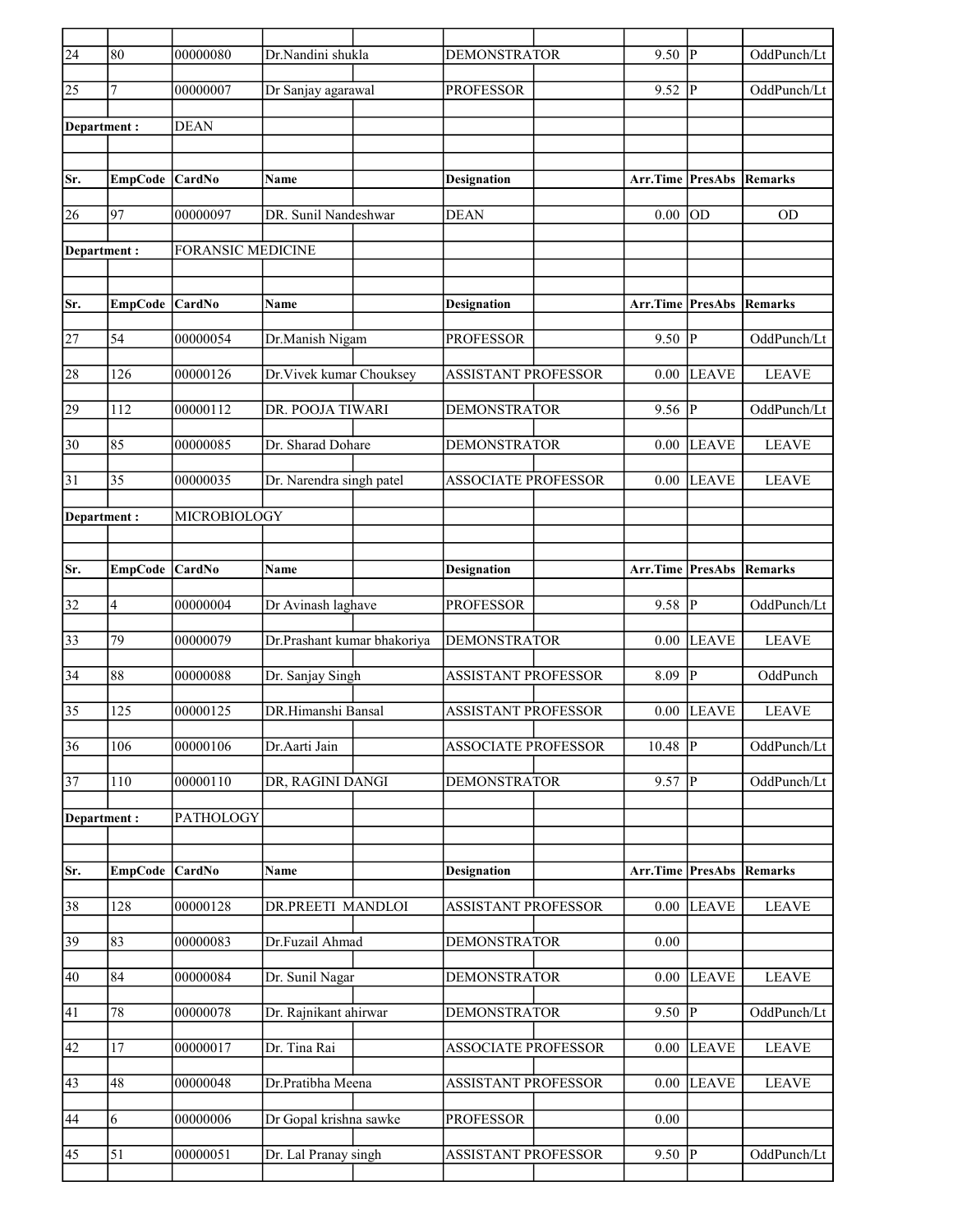| Department: |                | <b>PHARAMCOLOGY</b> |                         |                            |                         |                |                |
|-------------|----------------|---------------------|-------------------------|----------------------------|-------------------------|----------------|----------------|
|             |                |                     |                         |                            |                         |                |                |
| Sr.         | <b>EmpCode</b> | <b>CardNo</b>       | <b>Name</b>             | Designation                | <b>Arr.Time PresAbs</b> |                | <b>Remarks</b> |
|             |                |                     |                         |                            |                         |                |                |
| 46          | 74             | 00000074            | Dr. Raina Jain          | <b>ASSISTANT PROFESSOR</b> | 10.47                   | <sup> p</sup>  | OddPunch/Lt    |
| 47          | 73             | 00000073            | Dr. Sudhir Kumar Jain   | <b>ASSISTANT PROFESSOR</b> | 0.00                    | <b>LEAVE</b>   | <b>LEAVE</b>   |
|             |                |                     |                         |                            |                         |                |                |
| 48          | 22             | 00000022            | Dr Akhilesh kumar       | <b>PROFESSOR</b>           | 0.00                    | <b>LEAVE</b>   | <b>LEAVE</b>   |
|             | Department:    | PHYSIOLOGY          |                         |                            |                         |                |                |
|             |                |                     |                         |                            |                         |                |                |
| Sr.         |                | <b>CardNo</b>       |                         |                            | <b>Arr.Time PresAbs</b> |                | <b>Remarks</b> |
|             | <b>EmpCode</b> |                     | Name                    | <b>Designation</b>         |                         |                |                |
| 49          | 115            | 00000115            | Dr. SOBHARAN MEENA      | <b>DEMONSTRATOR</b>        | 9.47                    | P              | OddPunch/Lt    |
| 50          | 108            | 00000108            | Dr.Geeta Shammani       | <b>ASSISTANT PROFESSOR</b> | 0.00                    |                |                |
|             |                |                     |                         |                            |                         |                |                |
| $\vert$ 51  | 8              | 00000008            | Dr Suman rai            | <b>PROFESSOR</b>           | 0.00                    |                |                |
| 52          | 32             | 00000032            | Dr.Brajesh sharma       | <b>ASSISTANT PROFESSOR</b> | 9.50                    | P              | OddPunch/Lt    |
| 53          | 71             | 00000071            | Dr. Parul Sharma        | <b>DEMONSTRATOR</b>        | 0.00                    |                |                |
|             |                |                     |                         |                            |                         |                |                |
| 54          | 70             | 00000070            | Dr. Pankaj Kumar Sharma | <b>DEMONSTRATOR</b>        | 10.02                   | $\overline{P}$ | OddPunch/Lt    |
| 55          | 15             | 00000015            | Dr. Mona Kharbanda      | <b>ASSOCIATE PROFESSOR</b> | 0.00                    |                |                |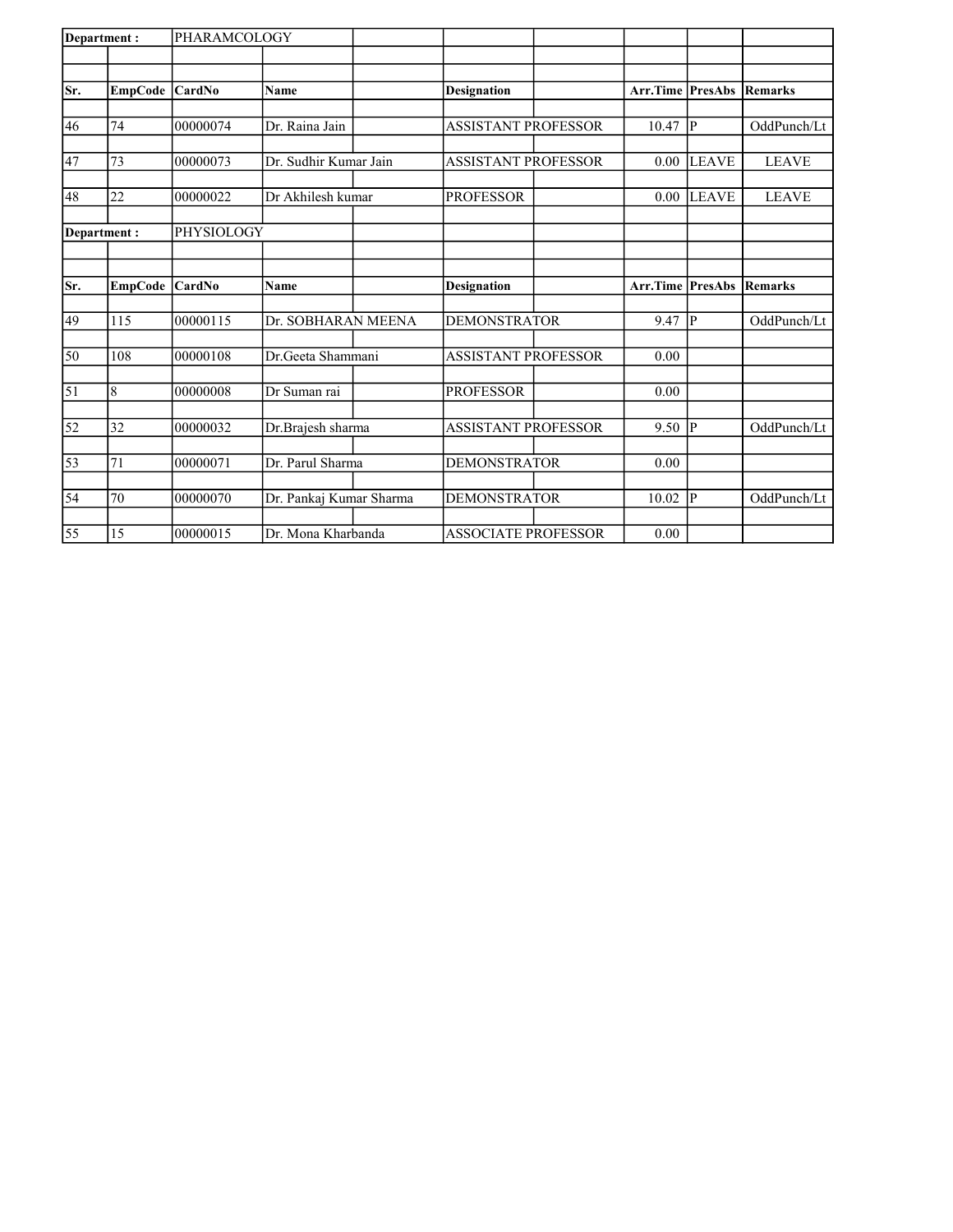|                       | <b>ABV GMC VIDISHA</b> |                                  |                            |                      |                                           |                  |                |                |
|-----------------------|------------------------|----------------------------------|----------------------------|----------------------|-------------------------------------------|------------------|----------------|----------------|
|                       |                        |                                  |                            |                      |                                           |                  |                |                |
|                       |                        | <b>Daily Arrival Report For:</b> | 14-05-2022                 |                      |                                           |                  |                |                |
| Department:           |                        | <b>ANESTHESIA</b>                |                            |                      |                                           |                  |                |                |
|                       |                        |                                  |                            |                      |                                           |                  |                |                |
|                       |                        |                                  |                            |                      |                                           |                  |                |                |
| Sr.                   | EmpCode CardNo         |                                  | Name                       |                      | <b>Designation</b>                        | Arr.Time PresAbs |                | Remarks        |
| $\vert$ 1             | 57                     | 00000057                         | Dr. Vinyak Gour            |                      | <b>ASSOCIATE PROFESSOR</b>                | 9.31             | P              | OddPunch/Lt    |
| $\vert$ 2             | 58                     | 00000058                         | Dr.Sevras Hingwe           |                      | <b>ASSISTANT PROFESSOR</b>                | 9.12             | P              | OddPunch/Lt    |
| $\vert$ 3             | 59                     | 00000059                         | Dr.Chandrakant             |                      | <b>ASSISTANT PROFESSOR</b>                | 0.00             | <b>LEAVE</b>   | <b>LEAVE</b>   |
| 4                     | 127                    | 00000127                         |                            | DR.JYOTI RAGHUWANSHI | <b>ASSISTANT PROFESSOR</b>                | 8.39             | $ {\bf p} $    | OddPunch/Lt    |
| Department:           |                        | <b>DEAN OFFICE</b>               |                            |                      |                                           |                  |                |                |
| Sr.                   | EmpCode CardNo         |                                  | Name                       |                      | <b>Designation</b>                        | Arr.Time PresAbs |                | Remarks        |
| $\overline{\sqrt{5}}$ | 102                    | 00000102                         | Amit Singh Parihar         |                      | <b>ADMIN</b>                              | 0.00             | <b>WO</b>      | Pres WO        |
| 6                     | 104                    | 00000104                         | Mukesh Kumar               |                      | <b>ADMIN</b>                              | 9.46             | P              | dPunch/Pres W  |
| $\vert$ 7             | 103                    | 00000103                         | Namrata Jogdand            |                      | <b>ADMIN</b>                              | 0.00             | <b>LEAVE</b>   | <b>LEAVE</b>   |
| 8                     | 101                    | 00000101                         | <b>Bhim Singh Parmar</b>   |                      | <b>ADMIN</b>                              | 0.00             | <b>LEAVE</b>   | <b>LEAVE</b>   |
| Department:           |                        | <b>DENTISTRY</b>                 |                            |                      |                                           |                  |                |                |
| Sr.                   | <b>EmpCode</b>         | <b>CardNo</b>                    | Name                       |                      | <b>Designation</b>                        | Arr.Time PresAbs |                | <b>Remarks</b> |
| 15                    | 64                     | 00000064                         | Dr.Rishi Thukral           |                      | <b>ASSOCIATE PROFESSOR</b>                | 8.43             | $\overline{P}$ | Lt/Erl         |
| 16                    | 131                    | 00000131                         |                            |                      | DR. HEERALAL CHOKOTIY ASSISTANT PROFESSOR | 9.51             | $\overline{P}$ | OddPunch/Lt    |
| 17                    | 116                    | 00000116                         | Dr.Bharat jayant sumbh     |                      | <b>PROFESSOR</b>                          | 7.52             | P              | OddPunch       |
| Department:           |                        | <b>DERMATOLOGY</b>               |                            |                      |                                           |                  |                |                |
| Sr.                   | <b>EmpCode</b>         | CardNo                           | Name                       |                      | <b>Designation</b>                        | Arr.Time PresAbs |                | <b>Remarks</b> |
| 18                    | 100                    | 00000100                         | Dr.sourabh jain            |                      | <b>ASSOCIATE PROFESSOR</b>                | 8.33             | ${\bf P}$      | Lt/Erl         |
| Department:           |                        | E.N.T.                           |                            |                      |                                           |                  |                |                |
| Sr.                   | <b>EmpCode</b>         | CardNo                           | Name                       |                      | <b>Designation</b>                        | Arr.Time PresAbs |                | Remarks        |
| 19                    | $\overline{27}$        | 00000027                         | Dr. Shiv Kumar Raghuwanshi |                      | <b>PROFESSOR</b>                          | 9.11             | $ {\bf p} $    | Lt/Erl         |
| 20                    | 56                     | 00000056                         | Dr. Aditya Gargav          |                      | <b>ASSOCIATE PROFESSOR</b>                | 0.00             | <b>LEAVE</b>   | <b>LEAVE</b>   |
| Department:           |                        | <b>MEDICINE</b>                  |                            |                      |                                           |                  |                |                |
|                       |                        |                                  |                            |                      |                                           |                  |                |                |
| Sr.                   | <b>EmpCode</b>         | CardNo                           | Name                       |                      | <b>Designation</b>                        | Arr.Time PresAbs |                | Remarks        |
| 21                    | 30                     | 00000030                         | Dr. Sandeep Aharwar        |                      | <b>ASSOCIATE PROFESSOR</b>                | 7.30 $\boxed{P}$ |                | OddPunch       |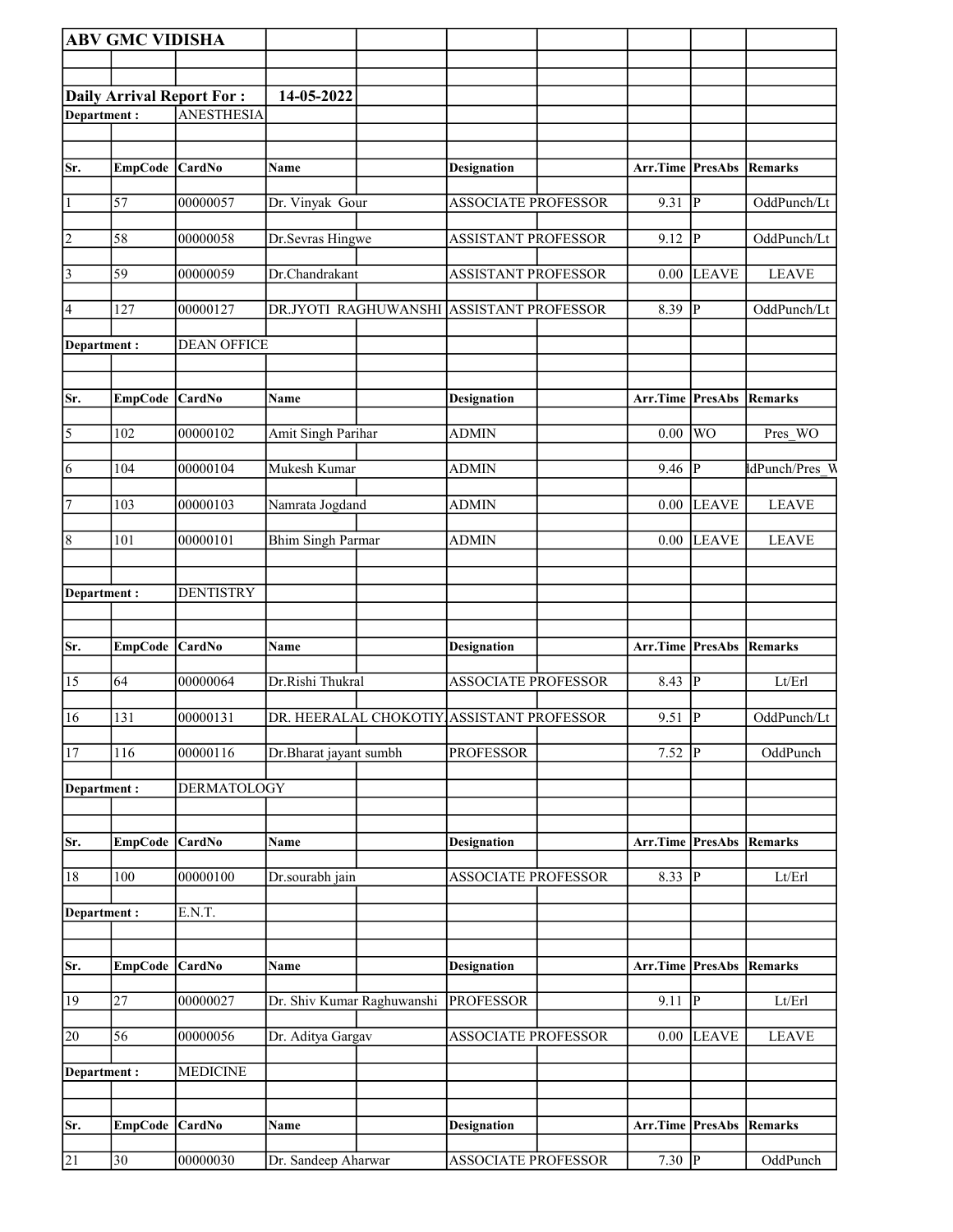| $\overline{22}$ | 12              | 00000012                 | Dr Preshant shrivastava   |                                         | <b>PROFESSOR</b>           | 9.08                            | IР                     | OddPunch/Lt                |
|-----------------|-----------------|--------------------------|---------------------------|-----------------------------------------|----------------------------|---------------------------------|------------------------|----------------------------|
| 23              | 129             | 00000129                 | Dr. Mahendra pratap Singh |                                         | <b>ASSISTANT PROFESSOR</b> | 9.07                            | P                      | Lt/Erl                     |
| 24              | 23              | 00000023                 | Dr. Arvind Chouhan        |                                         | <b>ASSOCIATE PROFESSOR</b> | 0.00                            |                        |                            |
| 25              | 50              | 00000050                 | Dr.vinod Dangi            |                                         | <b>ASSISTANT PROFESSOR</b> | 9.54                            | p                      | Lt/Erl                     |
| Department :    |                 | <b>OBST. &amp; GYNEE</b> |                           |                                         |                            |                                 |                        |                            |
|                 |                 |                          |                           |                                         |                            |                                 |                        |                            |
| Sr.             | EmpCode CardNo  |                          | Name                      |                                         | <b>Designation</b>         | <b>Arr.Time PresAbs Remarks</b> |                        |                            |
| 26              | 96              | 00000096                 | DR. Sudha Chourasia       |                                         | <b>PROFESSOR</b>           | 0.00                            | <b>LEAVE</b>           | <b>LEAVE</b>               |
| 27              | 42              | 00000042                 | Dr. Mridula singh         |                                         | <b>ASSISTANT PROFESSOR</b> | 0.00                            | <b>LEAVE</b>           | <b>LEAVE</b>               |
| 28              | 41              | 00000041                 | Dr.Aarti sharma           |                                         | <b>ASSOCIATE PROFESSOR</b> | 9.41                            | P                      | OddPunch/Lt                |
| Department:     |                 | OPHTHALMOLOGY            |                           |                                         |                            |                                 |                        |                            |
|                 |                 |                          |                           |                                         |                            |                                 |                        |                            |
| Sr.             | <b>EmpCode</b>  | CardNo                   | Name                      |                                         | <b>Designation</b>         | <b>Arr.Time PresAbs</b>         |                        | Remarks                    |
| 29              | 46              | 00000046                 | Dr. Sapna Raghuwanshi     |                                         | <b>ASSOCIATE PROFESSOR</b> | 0.00                            | <b>LEAVE</b>           | <b>LEAVE</b>               |
| 30              | 120             | 00000120                 |                           | Dr.Shivcharan Lal Chadravansh PROFESSOR |                            | 9.57                            | P                      | OddPunch/Lt                |
| $\overline{31}$ | 121             | 00000121                 | Dr.Nikhila Yadav          |                                         | <b>ASSISTANT PROFESSOR</b> | 9.45                            | P                      | OddPunch/Lt                |
| Department:     |                 | <b>ORTHOPEDICS</b>       |                           |                                         |                            |                                 |                        |                            |
|                 |                 |                          |                           |                                         |                            |                                 |                        |                            |
| Sr.             | EmpCode         | <b>CardNo</b>            | Name                      |                                         | <b>Designation</b>         | Arr.Time PresAbs                |                        | Remarks                    |
| 32              | 20              | 00000020                 | Dr. Sanat Singh           |                                         | <b>ASSOCIATE PROFESSOR</b> | 9.45                            | P                      | Lt/Erl                     |
| 33              | 123             | 00000123                 | Dr. Vipin kumar Mishraa   |                                         | <b>ASSISTANT PROFESSOR</b> | 9.15                            | P                      | Lt/Erl                     |
| $\overline{34}$ | $\overline{55}$ | 00000055                 | Dr. Sanjay Upadhya        |                                         | <b>ASSOCIATE PROFESSOR</b> | 9.41                            | $\overline{P}$         | OddPunch/Lt                |
| 35              | 124             | 00000124                 | Dr.Sunil Kirar            |                                         | ASSISTANT PROFESSOR        | $8.49$ P                        |                        | $\mathbf{Lt}/\mathbf{Erl}$ |
| 36              | $10\,$          | 00000010                 | Dr Atul varshney          |                                         | <b>PROFESSOR</b>           | 0.00                            | <b>LEAVE</b>           | <b>LEAVE</b>               |
| Department:     |                 | <b>PEADITRICS</b>        |                           |                                         |                            |                                 |                        |                            |
|                 |                 |                          |                           |                                         |                            |                                 |                        |                            |
| Sr.             | <b>EmpCode</b>  | CardNo                   | Name                      |                                         | <b>Designation</b>         | Arr.Time                        | <b>PresAbs Remarks</b> |                            |
| $\overline{37}$ | 60              | 00000060                 | Dr.Shiv R.k. Dubey        |                                         | ASSISTANT PROFESSOR        | $0.00\,$                        |                        |                            |
| 38              | 9               | 00000009                 | Dr Neeti agarawal         |                                         | <b>PROFESSOR</b>           | 9.30   P                        |                        | OddPunch/Lt                |
| 39              | 61              | 00000061                 | Dr.Deepak K. Uikey        |                                         | ASSOCIATE PROFESSOR        | $0.00\,$                        | <b>LEAVE</b>           | <b>LEAVE</b>               |
|                 |                 |                          |                           |                                         |                            |                                 |                        |                            |
| 40              | 19              | 00000019                 | Dr. D Sharad Gedam        |                                         | <b>ASSOCIATE PROFESSOR</b> | 0.00                            | <b>LEAVE</b>           | <b>LEAVE</b>               |
| 41              | 44              | 00000044                 | Dr. Priya Gogia           |                                         | <b>ASSISTANT PROFESSOR</b> | 0.00                            |                        |                            |
|                 |                 |                          |                           |                                         |                            |                                 |                        |                            |
| Department:     |                 | <b>PSYCHIATRY</b>        |                           |                                         |                            |                                 |                        |                            |
| Sr.             | EmpCode CardNo  |                          | Name                      |                                         | <b>Designation</b>         | Arr.Time PresAbs Remarks        |                        |                            |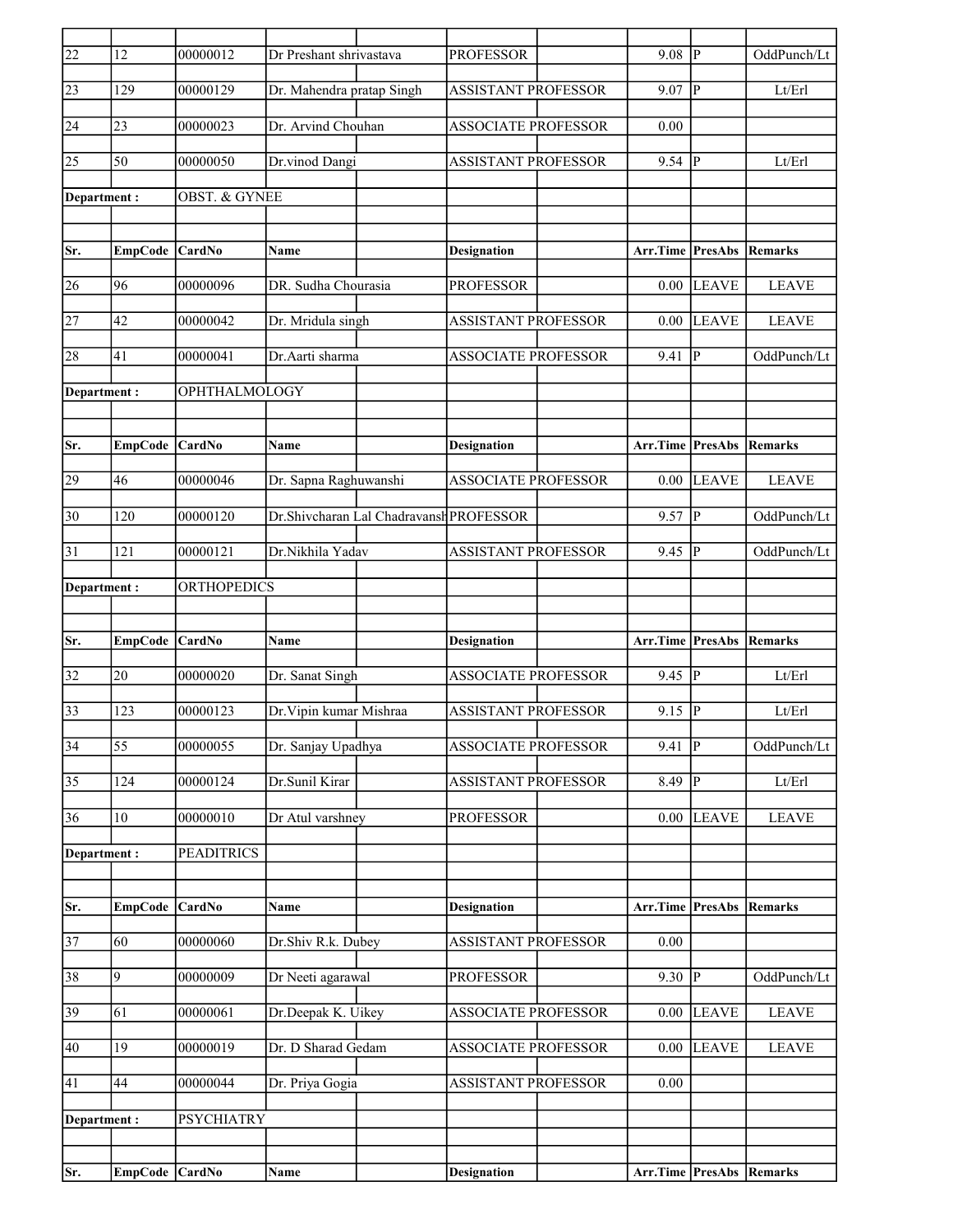| $\overline{42}$ | 65               | 00000065              | Dr Naresh solanki         | <b>ASSISTANT PROFESSOR</b> | 9.54     | IР             | OddPunch/Lt    |
|-----------------|------------------|-----------------------|---------------------------|----------------------------|----------|----------------|----------------|
|                 |                  |                       |                           |                            |          |                |                |
| Department:     |                  | <b>RADIODIAGNOSIS</b> |                           |                            |          |                |                |
|                 |                  |                       |                           |                            |          |                |                |
|                 |                  |                       |                           |                            |          |                |                |
| Sr.             | EmpCode CardNo   |                       | <b>Name</b>               | <b>Designation</b>         | Arr.Time | <b>PresAbs</b> | <b>Remarks</b> |
|                 |                  |                       |                           |                            |          |                |                |
| $\overline{43}$ | 109              | 00000109              | Dr.Rahil kumar Sharma     | <b>ASSISTANT PROFESSOR</b> | 9.41     | lР             | OddPunch/Lt    |
|                 |                  |                       |                           |                            |          |                |                |
| Department:     |                  | <b>SURGERY</b>        |                           |                            |          |                |                |
|                 |                  |                       |                           |                            |          |                |                |
|                 |                  |                       |                           |                            |          |                |                |
| Sr.             | EmpCode CardNo   |                       | <b>Name</b>               | <b>Designation</b>         | Arr.Time | <b>PresAbs</b> | <b>Remarks</b> |
|                 |                  |                       |                           |                            |          |                |                |
| 44              | 26               | 00000026              | Dr. Pradeep BalmikI       | <b>ASSOCIATE PROFESSOR</b> | 9.32     | IР             | OddPunch/Lt    |
|                 |                  |                       |                           |                            |          |                |                |
| 45              | 66               | 00000066              | Dr. sandeep K. Arihwar    | <b>ASSISTANT PROFESSOR</b> | 0.00     | <b>LEAVE</b>   | <b>LEAVE</b>   |
|                 |                  |                       |                           |                            |          |                |                |
| 46              | 67               | 00000067              | Dr. Kamlesh Singh Mourya  | <b>ASSISTANT PROFESSOR</b> | 0.00     | <b>LEAVE</b>   | <b>LEAVE</b>   |
|                 |                  |                       |                           |                            |          |                |                |
| 47              | 11               | 00000011              | Dr Dharmdas paramhans     | <b>PROFESSOR</b>           | 0.00     | OD             | <b>OD</b>      |
|                 |                  |                       |                           |                            |          |                |                |
|                 |                  |                       |                           |                            |          |                |                |
| 48              | 132              | 00000132              | <b>DR.AKASH JAIN</b>      | <b>ASSISTANT PROFESSOR</b> | 0.00     |                |                |
|                 |                  |                       |                           |                            |          |                |                |
| 49              | 21               | 00000021              | Dr. Raj Kishor Singh      | <b>ASSOCIATE PROFESSOR</b> | 9.47     | P              | OddPunch/Lt    |
|                 |                  |                       |                           |                            |          |                |                |
| 50              | 117              | 00000117              | Dr.Arvind Diwakaer        | <b>ASSOCIATE PROFESSOR</b> | 9.41     | IР             | Lt/Erl         |
|                 |                  |                       |                           |                            |          |                |                |
| $\overline{51}$ | $\overline{107}$ | 00000107              | Dr.Ishant kumar Chourasia | <b>ASSOCIATE PROFESSOR</b> | 0.00     | <b>LEAVE</b>   | <b>LEAVE</b>   |
|                 |                  |                       |                           |                            |          |                |                |
| Department:     |                  | T.B. & CHEST          |                           |                            |          |                |                |
|                 |                  |                       |                           |                            |          |                |                |
|                 |                  |                       |                           |                            |          |                |                |
| Sr.             | EmpCode          | CardNo                | <b>Name</b>               | <b>Designation</b>         | Arr.Time | PresAbs        | <b>Remarks</b> |
|                 |                  |                       |                           |                            |          |                |                |
| $\overline{52}$ | 62               | 00000062              | Dr.Ajay Upadhyay          | <b>ASSISTANT PROFESSOR</b> | 0.00     | <b>LEAVE</b>   | <b>LEAVE</b>   |
|                 |                  |                       |                           |                            |          |                |                |
| $\overline{53}$ | 122              | 00000122              | Dr.Ratan kumar            | <b>PROFESSOR</b>           | 9.47     | $\overline{P}$ | OddPunch/Lt    |